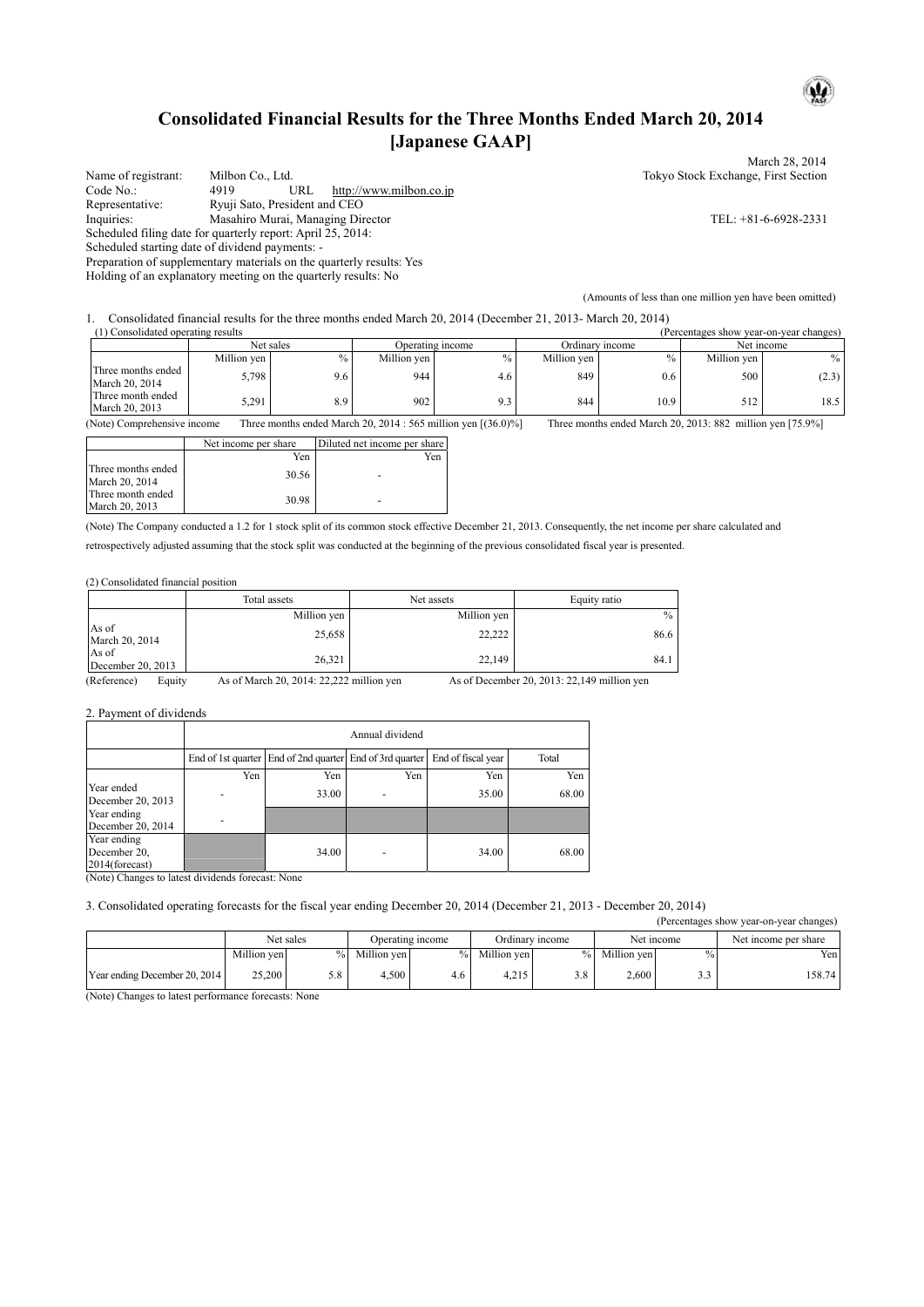\*Notes

- (1) Significant changes in subsidiaries during the period
	- (changes in specified subsidiaries accompanied by changes in the scope of consolidation) : None New: 0 companies (Company name: )

(2) Application of accounting methods specific to the preparation of quarterly consolidated financial statements: No

- (3) Changes in accounting policies, changes in accounting estimates and retrospective restatements
	- 1) Changes in accounting policies due to amendment to the accounting standards, etc.  $\qquad \qquad$  : None

| 2) Changes in accounting policies other than those in 1) above | : None |
|----------------------------------------------------------------|--------|
| 3) Changes in accounting estimates                             | : None |
| 4) Retrospective restatements                                  | : None |

#### (4) Number of shares issued (common stock)

| 1) Number of shares issued at the end of the period  | Three months ended |                   | Year ended          |                   |
|------------------------------------------------------|--------------------|-------------------|---------------------|-------------------|
| (including treasury stock)                           | March 20, 2014     | 16,558,617 shares | December 20, $2013$ | 16,558,617 shares |
| 2) Number of treasury stock at the end of the period | Three months ended |                   | Year ended          |                   |
|                                                      | March 20, 2014     | 183.568 shares    | December 20, 2013   | 179,953 shares    |
| 3) Average number of shares during the period        | Three months ended |                   | Three months ended  |                   |
| (cumulative)                                         | March 20, 2014     | 16.376.028 shares | March 20, 2013      | 16,536,078 shares |

(Note) The Company conducted a 1.2 for 1 stock split of its common stock effective December 21, 2013. Consequently, the number of shares issued at the end of the period, the number of treasury stock at the end of the period, and the average number of shares during the period calculated and retrospectively adjusted assuming that the stock split was conducted at the beginning of the previous consolidated fiscal year are presented.

#### \*Indication of the status of execution of audit procedures

As these financial results are not subject to audit procedures pursuant to the Financial Instruments and Exchange Act, said audit procedures were not completed at the time of disclosure of this report.

\*Explanation on the appropriate use of operating forecasts and other special instructions

Operating forecasts and other statements regarding the future presented in these materials are based on information currently available and certain assumptions deemed to be reasonable, and actual performance may differ substantially due to various factors.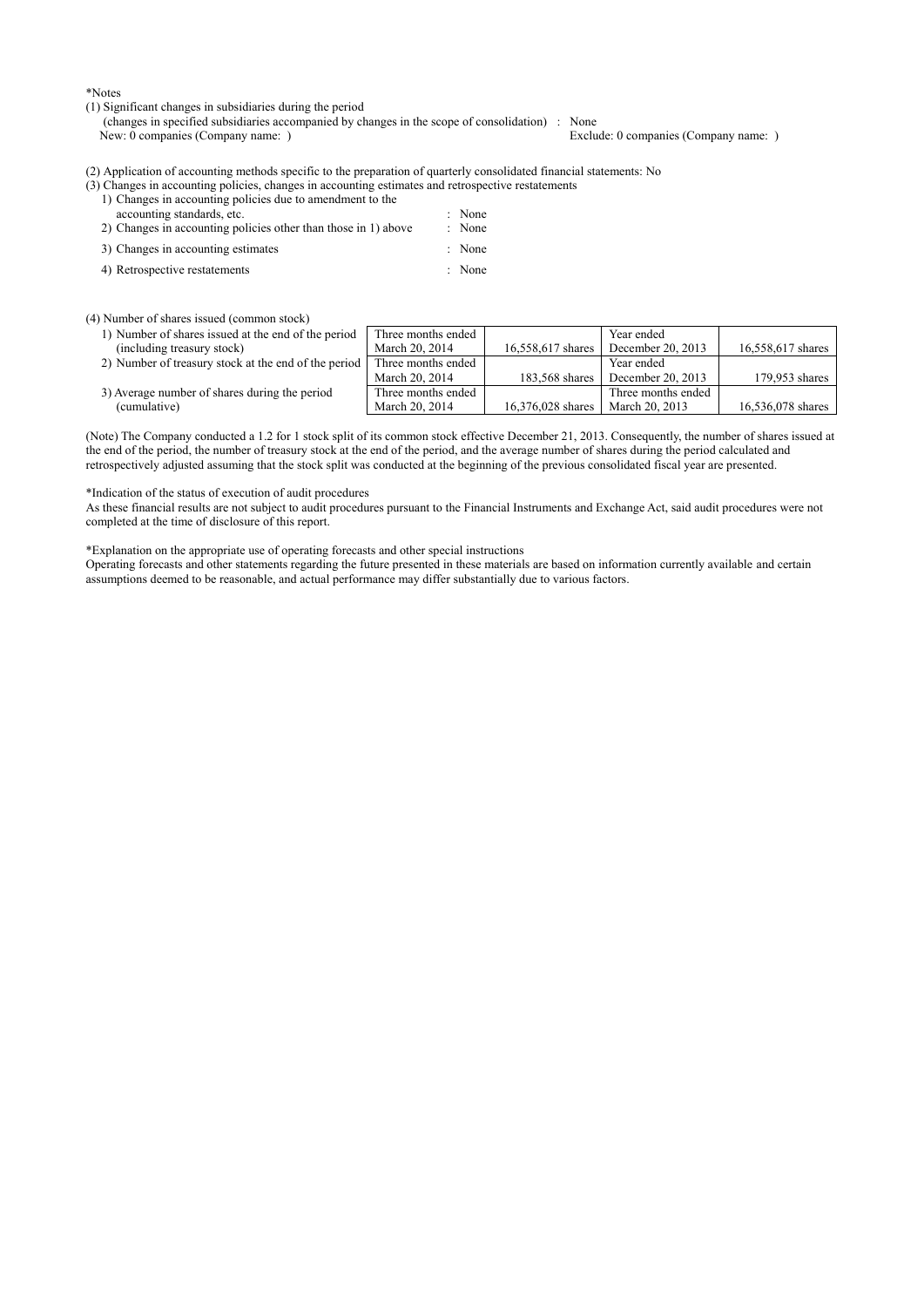Contents of supplementary materials

| (1) |  |
|-----|--|
| (2) |  |
| (3) |  |
|     |  |
| (1) |  |
| (2) |  |
| (3) |  |
|     |  |
| (1) |  |
| (2) |  |
| (3) |  |
| (4) |  |
|     |  |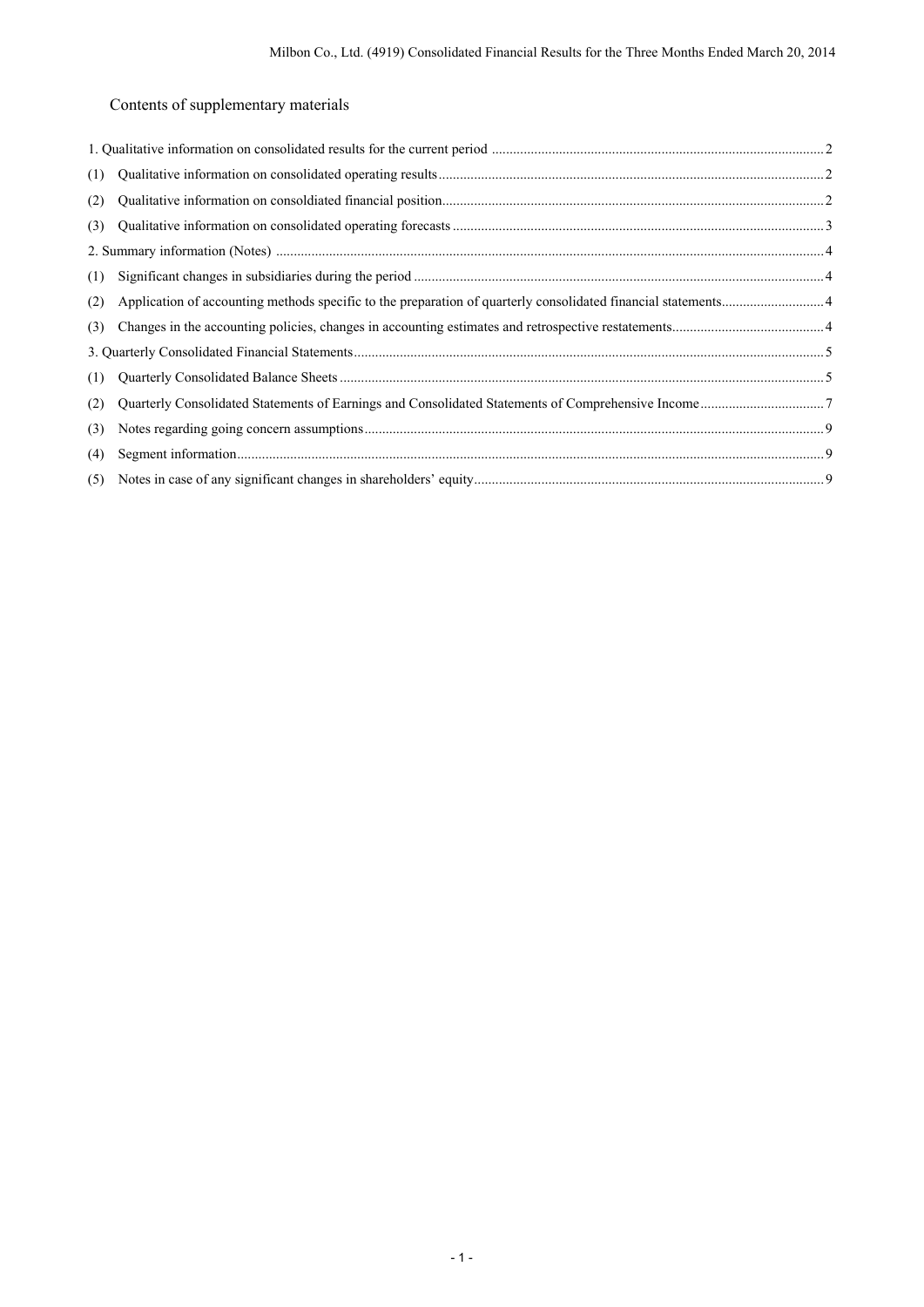### 1. Qualitative information on consolidated results for the current period

# (1) Qualitative information on consolidated operating results

During the three month period ended March 20, 2014, our nation's economy was on a moderate recovery trend, as corporate earnings improved and personal consumption picked up, as a result of the effects of the government's economic measures. Nevertheless, uncertainty over the future continued to prevail due to increasing concerns about the decelerating economies of the emerging nations, in addition to the consumption tax hike to take effect from April. In the beauty industry, despite the continuing harsh business climate, there was an increase in the number of customers of our scalp- and hair-care services as well as customers purchasing take home products at our partner salons.

Under such circumstances, the Milbon Group, fully aware of the importance of enhancing "intangible value" that centers on communication to answer to the values of mature women, has been promoting initiatives intended for salons under the slogan of "Supporting the nurture of salon professionals with human appeal who will take the stage and live up to intrinsic, absolute value." Consolidated sales during the three month period ended March 20, 2014 increased to 5,798 million yen (up 9.6% year-on-year). This was primarily due to the strong initial sales of Aujua Aging Care series Immurise line, which was launched in February in the hair-care product category; and the strong sales of Ordeve Beaute, the product line specialized for gray hair in the hair coloring product category. Favorable sales growth of the overseas subsidiaries thanks to the proactive educational activities conducted in the salons was another factor for the increase.

Operating income increased to 944 million yen (up 4.6% year-on-year); ordinary income increased to 849 million yen (up 0.6% year-on-year); and net income was 500 million yen (down 2.3% year-on-year).

Breakdown of net sales by product category and breakdown of net sales into domestic and overseas sales are shown below: [Breakdown of consolidated net sales by product category] (Unit: Million yen)

| <b>Product Category</b> |        | Previous Consolidated<br>First Ouarter |        | <b>Current Consolidated</b><br>First Ouarter |        | Year-on-year   |
|-------------------------|--------|----------------------------------------|--------|----------------------------------------------|--------|----------------|
|                         | Amount | Ratio $(\%)$                           | Amount | Ratio $(\%)$                                 | Amount | Change $(\% )$ |
| Hair care products      | 2,671  | 50.5                                   | 3,099  | 53.5                                         | 427    | 16.0           |
| Hair coloring products  | 2,230  | 42.1                                   | 2.268  | 39.1                                         | 38     | 1.7            |
| Permanent wave products | 343    | 6.5                                    | 379    | 6.5                                          | 36     | 10.6           |
| Others                  | 45     | 0.9                                    | 50     | 0.9                                          | 4      | 9.7            |
| Total                   | 5,291  | 100.0                                  | 5,798  | 100.0                                        | 507    | 9.6            |

[Breakdown of net sales into domestic and overseas sales] (Unit: Million yen)

|                | Previous Consolidated<br>First Ouarter |              | <b>Current Consolidated</b><br>First Ouarter |              | Increase<br>(Decrease) | Year-on-year   |
|----------------|----------------------------------------|--------------|----------------------------------------------|--------------|------------------------|----------------|
|                | Amount                                 | Ratio $(\%)$ | Amount                                       | Ratio $(\%)$ | Amount                 | Change $(\% )$ |
| Domestic sales | 4.914                                  | 92.9         | 5,203                                        | 89.7         | 288                    | 5.9            |
| Overseas sales | 376                                    | 7.1          | 594                                          | 10.3         | 218                    | 58.1           |
| Total          | 5,291                                  | 100.0        | 5,798                                        | 100.0        | 507                    | 9.6            |

## (2) Qualitative information on consolidated financial position

Total assets at the end of the three month period ended March 20, 2014 decreased by 663 million yen compared to the end of the previous consolidated fiscal year to 25,658 million yen.

Current assets decreased by 810 million yen compared to the end of the previous consolidated fiscal year to 12,127 million yen.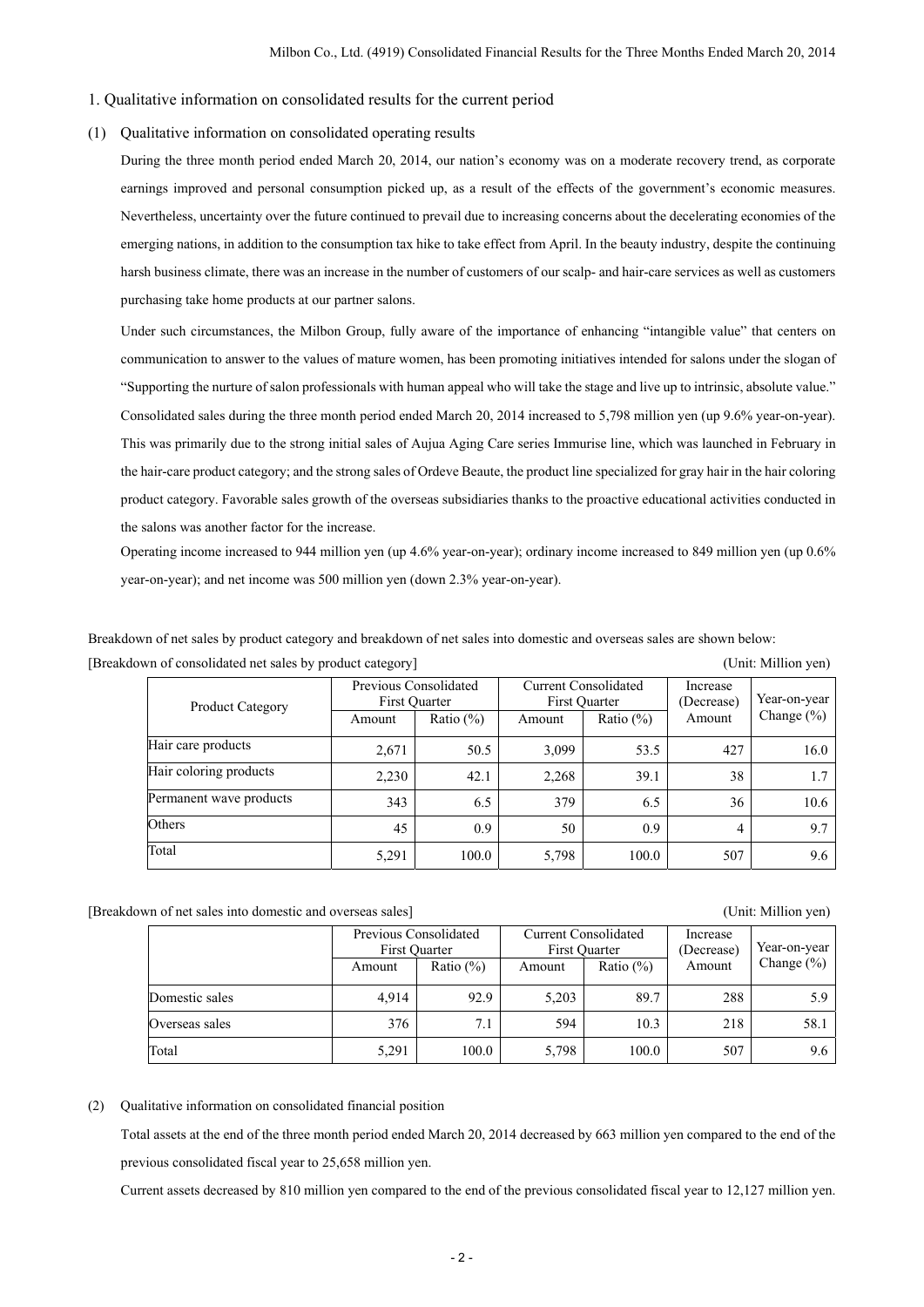This was due mainly to the decrease in cash and deposits by 1,251 million yen; as well as the increases in merchandise and finished goods and in raw materials and supplies by 293 million yen and 113 million yen, respectively.

Noncurrent assets increased by 146 million yen compared to the end of the previous consolidated fiscal year to 13,530 million yen.

Current liabilities decreased by 700 million yen compared to the end of the previous consolidated fiscal year to 3,270 million yen. This was due mainly to the decreases in accounts payable-other and in income taxes payable by 668 million yen and 572 million yen, respectively; in addition to the increases in accounts payable-trade and in provision for bonuses by 221 million yen and 226 million yen, respectively.

There were no material changes in noncurrent liabilities from the end of the previous consolidated fiscal year.

Net assets increased by 72 million yen compared to the end of the previous consolidated fiscal year to 22,222 million yen. This was due mainly to the 89 million yen increase in foreign currency translation adjustment due to the weakening yen.

As a result, equity ratio changed from 84.1% at the end of the previous consolidated fiscal year to 86.6%. Net assets per share based on total outstanding shares as of the end of the current consolidated fiscal year increased from 1,352.34 yen per share at the end of the previous consolidated fiscal year to 1,357.07 yen per share.

(3) Qualitative information on consolidated operating forecasts

In terms of the full-year forecast there are no changes to the previous consolidated performance forecasts, which were announced on January 22, 2014.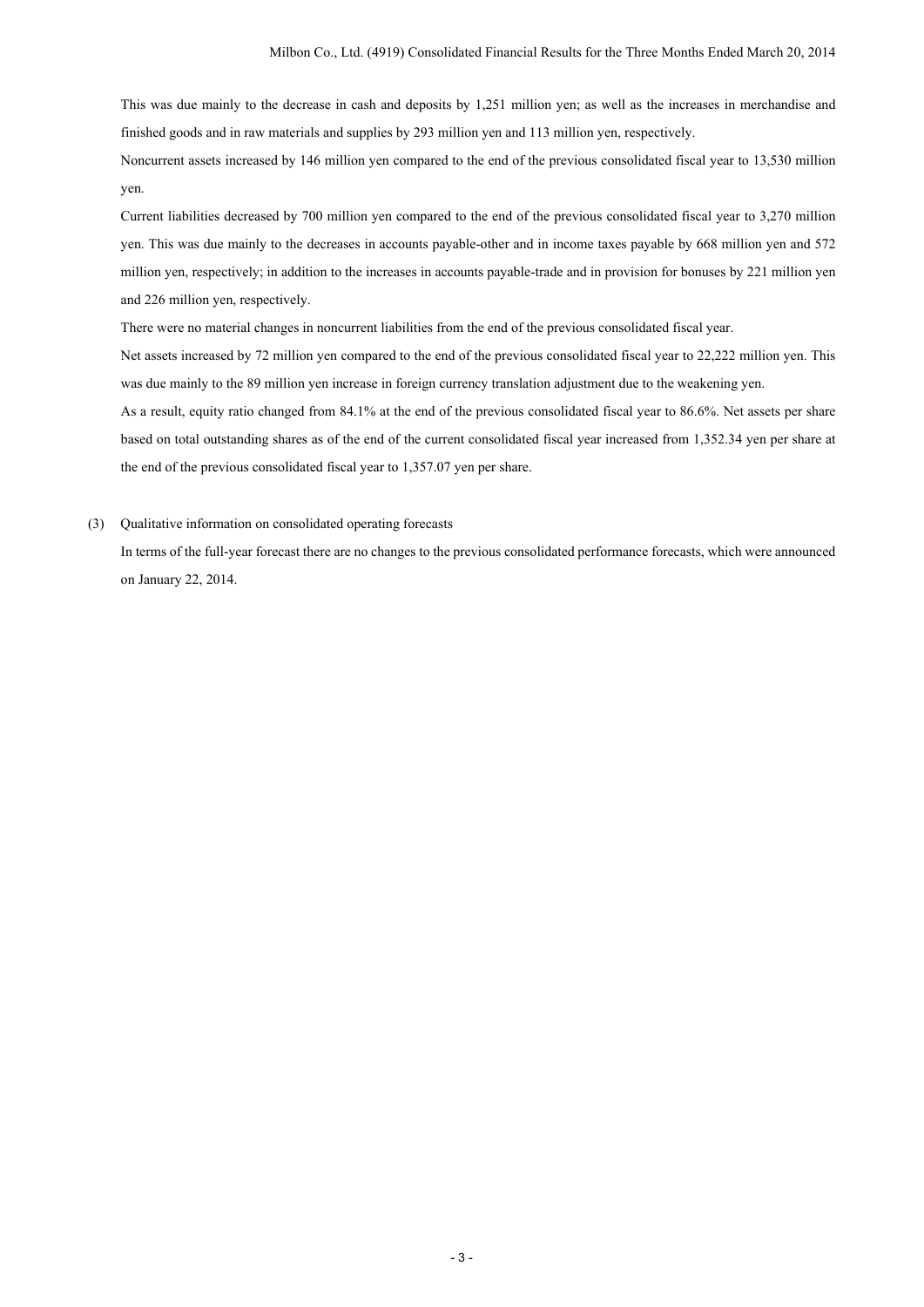- 2. Summary information (Notes)
- (1) Significant changes in subsidiaries during the period None
- (2) Application of accounting methods specific to the preparation of quarterly consolidated financial statements None
- (3) Changes in the accounting policies, changes in accounting estimates and retrospective restatements None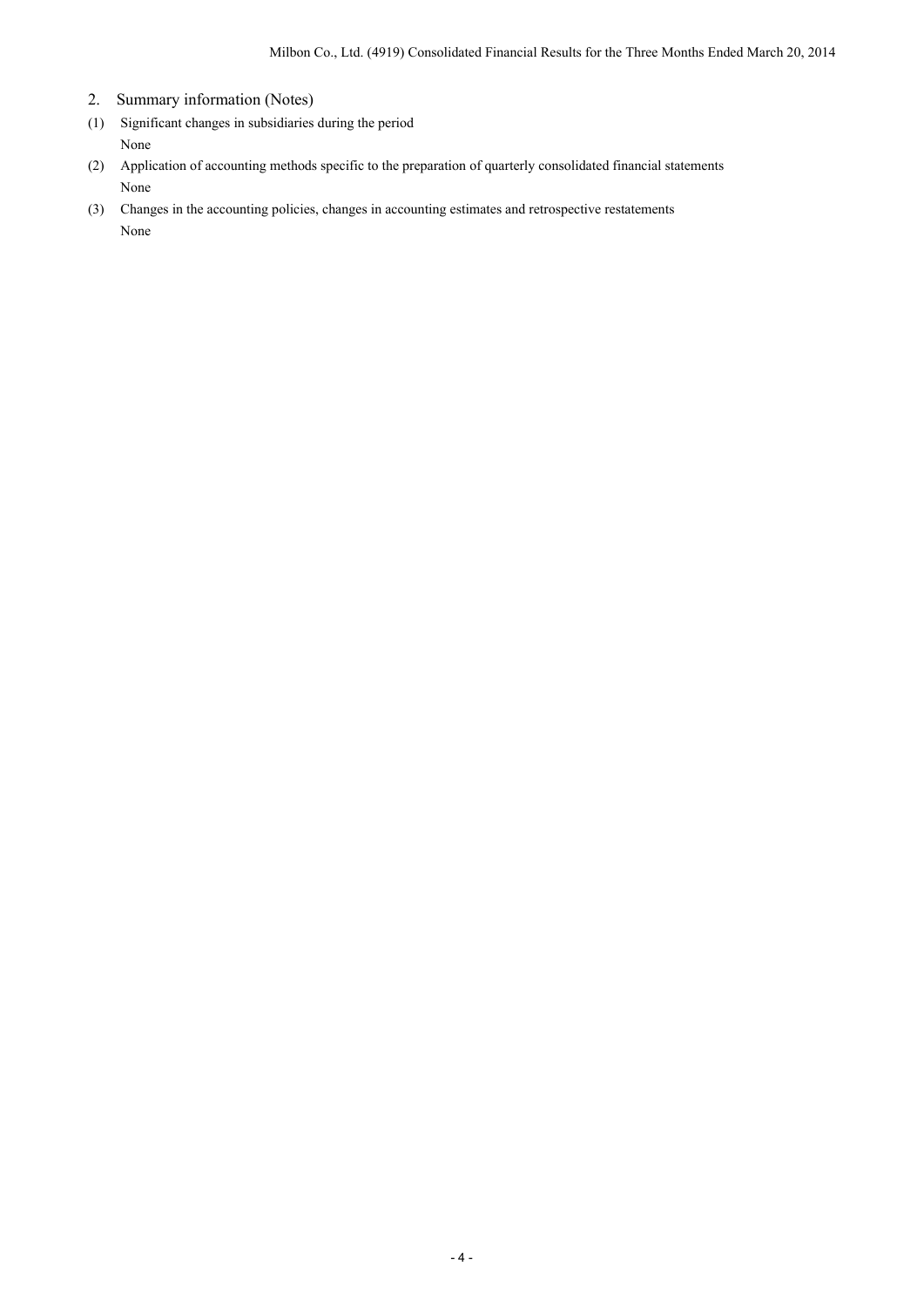- 3. Quarterly Consolidated Financial Statements
	- (1) Quarterly Consolidated Balance Sheets

|                                        |                                   | (Thousand yen)                            |
|----------------------------------------|-----------------------------------|-------------------------------------------|
|                                        | Previous Consolidated Fiscal Year | <b>Current Consolidated First Quarter</b> |
|                                        | (As of December 20, 2013)         | (As of March 20, 2014)                    |
| Assets                                 |                                   |                                           |
| Current assets                         |                                   |                                           |
| Cash and deposits                      | 6,845,649                         | 5,593,794                                 |
| Notes and accounts receivable-trade    | 3,110,419                         | 3,097,887                                 |
| Merchandise and finished goods         | 1,987,133                         | 2,280,751                                 |
| Work in process                        | 21,957                            | 18,157                                    |
| Raw materials and supplies             | 607,585                           | 721,419                                   |
| Other                                  | 420,934                           | 470,429                                   |
| Allowance for doubtful accounts        | (55, 548)                         | (54, 813)                                 |
| Total current assets                   | 12,938,131                        | 12,127,624                                |
| Noncurrent assets                      |                                   |                                           |
| Property, plant and equipment          |                                   |                                           |
| Buildings and structures, net          | 3,655,029                         | 4,390,595                                 |
| Machinery, equipment and vehicles, net | 902,286                           | 1,022,029                                 |
| Land                                   | 4,867,542                         | 4,870,212                                 |
| Construction in progress               | 835,253                           | 20,652                                    |
| Other, net                             | 155,945                           | 288,056                                   |
| Total property, plant and equipment    | 10,416,058                        | 10,591,546                                |
| Intangible assets                      | 481,762                           | 468,003                                   |
| Investments and other assets           |                                   |                                           |
| Investment securities                  | 1,767,519                         | 1,728,224                                 |
| Other                                  | 767,402                           | 791,773                                   |
| Allowance for doubtful accounts        | (49, 141)                         | (49, 141)                                 |
| Total investments and other assets     | 2,485,780                         | 2,470,855                                 |
| Total noncurrent assets                | 13,383,601                        | 13,530,404                                |
| Total assets                           | 26,321,732                        | 25,658,029                                |
| Liabilities                            |                                   |                                           |
| <b>Current liabilities</b>             |                                   |                                           |
| Accounts payable-trade                 | 501,379                           | 723,173                                   |
| Accounts payable-other                 | 1,914,806                         | 1,246,402                                 |
| Income taxes payable                   | 945,236                           | 372,877                                   |
| Provision for sales returns            | 26,590                            | 23,889                                    |
| Provision for bonuses                  | 83,995                            | 310,254                                   |
| Other                                  | 498.640                           | 594,025                                   |
| Total current liabilities              | 3,970,648                         | 3,270,622                                 |
| Noncurrent liabilities                 |                                   |                                           |
| Provision for retirement benefits      | 55,564                            | 19,898                                    |
| Other                                  | 146,076                           | 145,468                                   |
| Total noncurrent liabilities           | 201,641                           | 165,366                                   |
| <b>Total liabilities</b>               | 4,172,289                         | 3,435,988                                 |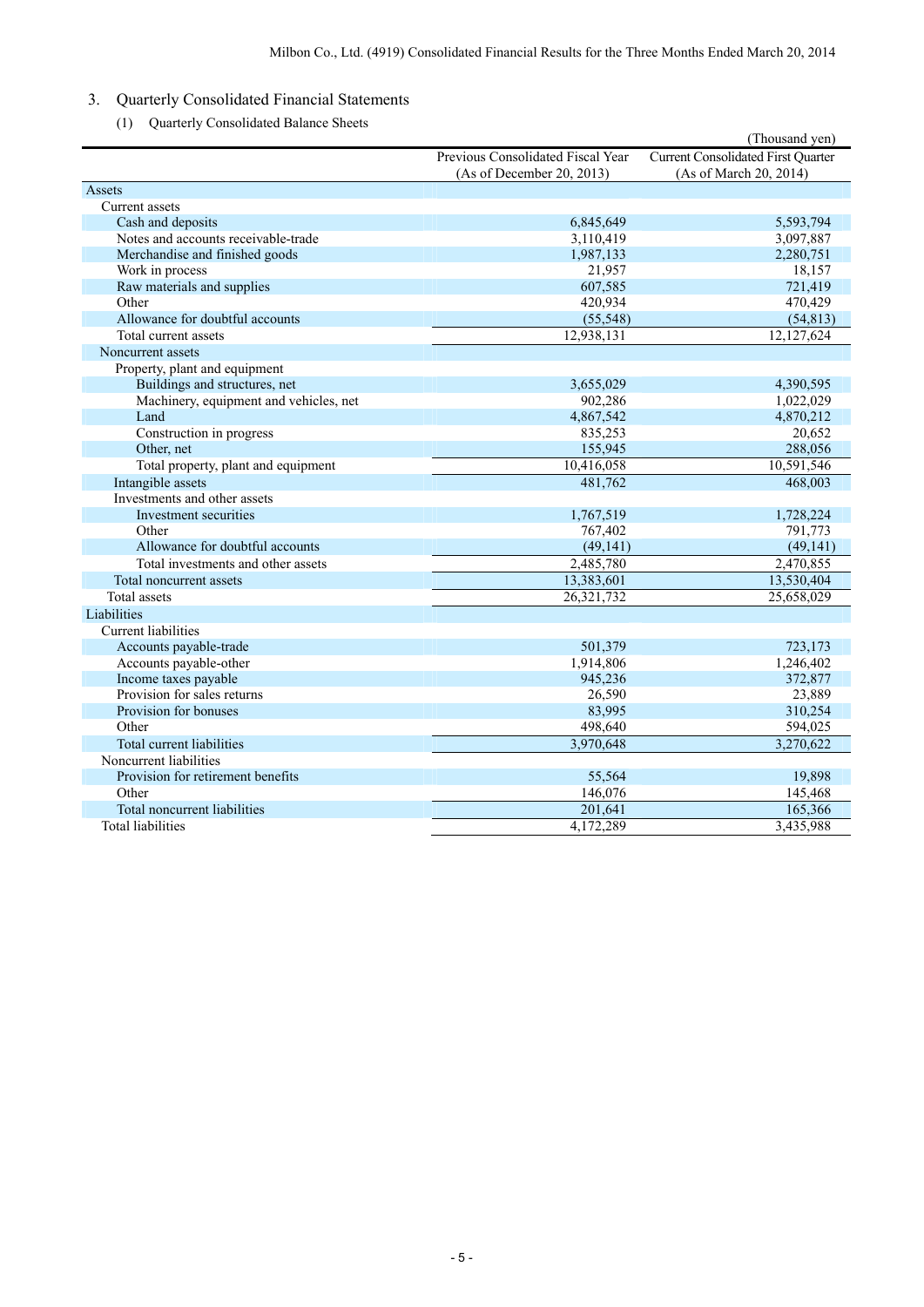|                                                       |                                   | (Thousand yen)                            |
|-------------------------------------------------------|-----------------------------------|-------------------------------------------|
|                                                       | Previous Consolidated Fiscal Year | <b>Current Consolidated First Quarter</b> |
|                                                       | (As of December 20, 2013)         | (As of March 20, 2014)                    |
| Net assets                                            |                                   |                                           |
| Shareholders' equity                                  |                                   |                                           |
| Capital stock                                         | 2,000,000                         | 2,000,000                                 |
| Capital surplus                                       | 199.183                           | 199,423                                   |
| Retained earnings                                     | 20,069,024                        | 20,091,779                                |
| Treasury stock                                        | (516, 646)                        | (531,663)                                 |
| Total shareholders' equity                            | 21,751,561                        | 21,759,539                                |
| Accumulated other comprehensive income                |                                   |                                           |
| Valuation difference on available-for-sale securities | 277,439                           | 252,093                                   |
| Foreign currency translation adjustment               | 120,442                           | 210,407                                   |
| Total accumulated other comprehensive income          | 397,881                           | 462,500                                   |
| Total net assets                                      | 22,149,443                        | 22,222,040                                |
| Total liabilities and net assets                      | 26,321,732                        | 25,658,029                                |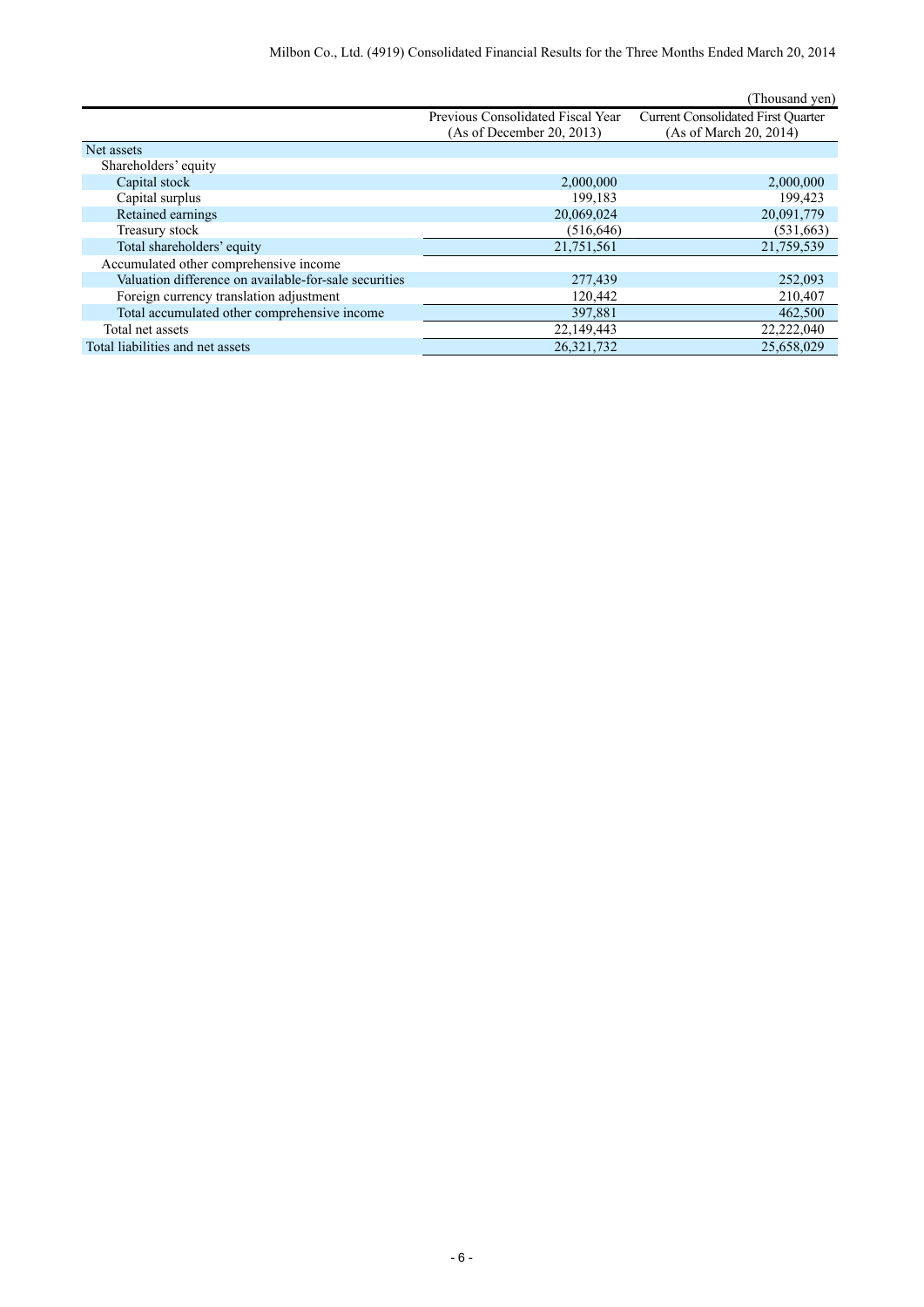(2) Quarterly Consolidated Statements of Earnings and Consolidated Statements of Comprehensive Income Quarterly Consolidated Statements of Earnings

Quarterly Consolidated Three Months Ended March 20, 2013 and 2014

|                                                   |                      | (Thousand yen)       |
|---------------------------------------------------|----------------------|----------------------|
|                                                   | Three Months Ended   | Three Months Ended   |
|                                                   | March 20, 2013       | March 20, 2014       |
|                                                   | (December 21, 2012 - | (December 21, 2013 - |
|                                                   | March 20, 2013)      | March 20, 2014)      |
| Net sales                                         | 5,291,221            | 5,798,236            |
| Cost of sales                                     | 1,680,408            | 1,771,578            |
| Gross profit                                      | 3,610,813            | 4,026,658            |
| Selling, general and administrative expenses      | 2,707,982            | 3,082,504            |
| Operating income                                  | 902.830              | 944.154              |
| Non-operating income                              |                      |                      |
| Interest income                                   | 3,394                | 4,633                |
| Dividends income                                  | 192                  | 192                  |
| Foreign exchange gains                            | 15,649               |                      |
| Company house defrayment income                   | 14,334               | 10,682               |
| Other                                             | 1,677                | 1,964                |
| Total non-operating income                        | 35,248               | 17,471               |
| Non-operating expenses                            |                      |                      |
| Sales discounts                                   | 93,115               | 95,744               |
| Other                                             | 11                   | 16,025               |
| Total non-operating expenses                      | 93,126               | 111,770              |
| Ordinary income                                   | 844,951              | 849,856              |
| Extraordinary loss                                |                      |                      |
| Loss on retirement of noncurrent assets           |                      | 12,236               |
| Total extraordinary losses                        |                      | 12,236               |
| Income before income taxes and minority interests | 844,951              | 837,620              |
| Income taxes-current                              | 398,008              | 354,941              |
| Income taxes-deferred                             | (65, 403)            | (17, 787)            |
| Total income taxes                                | 332,605              | 337,154              |
| Income before minority interests                  | 512,346              | 500,465              |
| Net income                                        | 512,346              | 500,465              |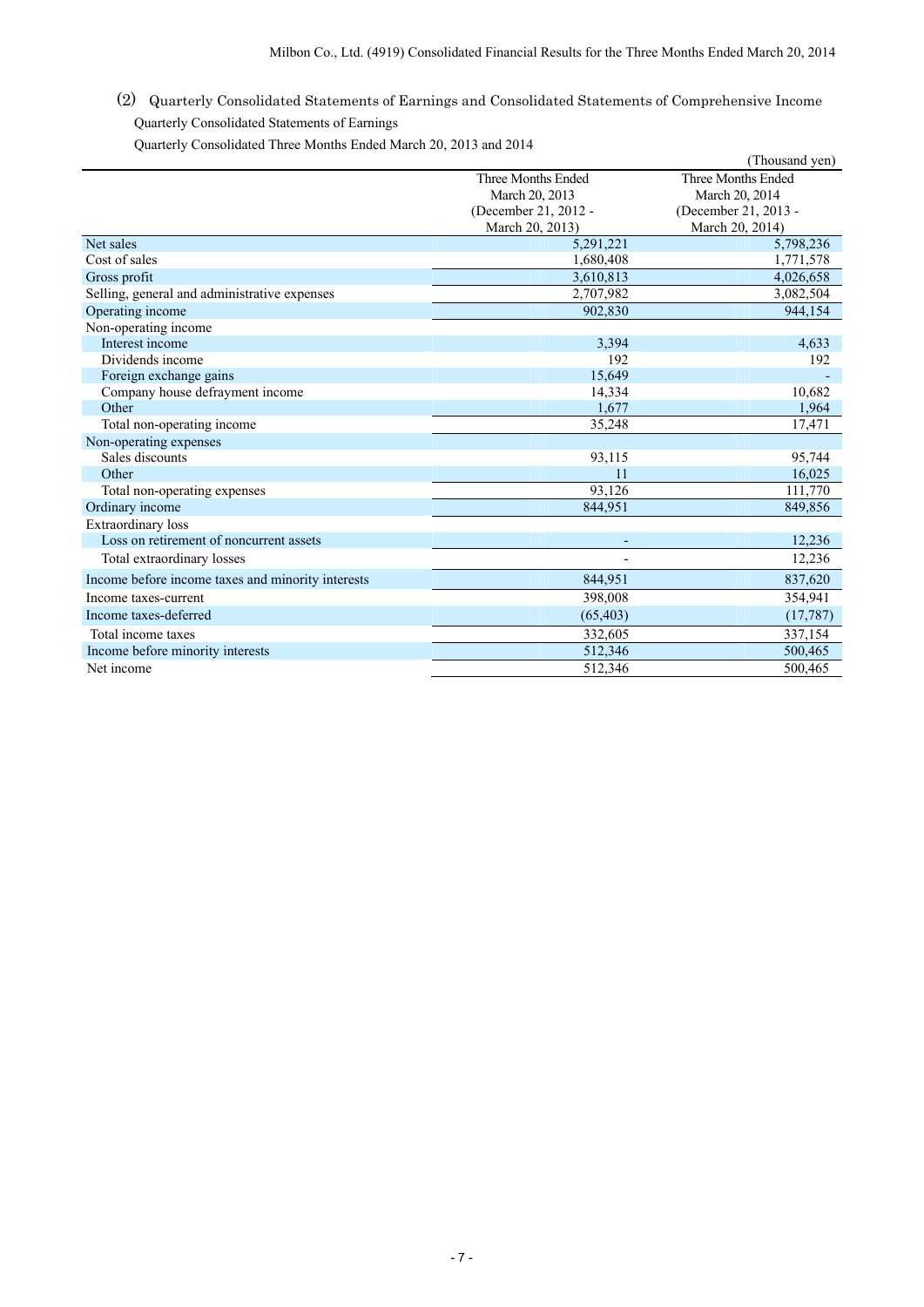Quarterly Consolidated Statements of Comprehensive Income

Quarterly Consolidated Three Months Ended March 20, 2013 and 2014

| $\sqrt{a}$ and $\sqrt{b}$ and $\sqrt{c}$ and $\sqrt{c}$ and $\sqrt{c}$ and $\sqrt{c}$ and $\sqrt{c}$ and $\sqrt{c}$ and $\sqrt{c}$ and $\sqrt{c}$ |                      | (Thousand yen)       |
|---------------------------------------------------------------------------------------------------------------------------------------------------|----------------------|----------------------|
|                                                                                                                                                   | Three Months Ended   | Three Months Ended   |
|                                                                                                                                                   | March 20, 2013       | March 20, 2014       |
|                                                                                                                                                   | (December 21, 2012 - | (December 21, 2013 - |
|                                                                                                                                                   | March 20, 2013)      | March 20, 2014)      |
| Income before minority interests                                                                                                                  | 512,346              | 500,465              |
| Other comprehensive income                                                                                                                        |                      |                      |
| Valuation difference on available-for-sale securities                                                                                             | 238,443              | (25,345)             |
| Foreign currency translation adjustment                                                                                                           | 131,797              | 89,964               |
| Total other comprehensive income                                                                                                                  | 370,240              | 64,618               |
| Comprehensive income                                                                                                                              | 882,587              | 565,084              |
| Comprehensive income attributable to                                                                                                              |                      |                      |
| Comprehensive income attributable to owners of the parent                                                                                         | 882,587              | 565,084              |
| Comprehensive income attributable to minority interests                                                                                           |                      |                      |